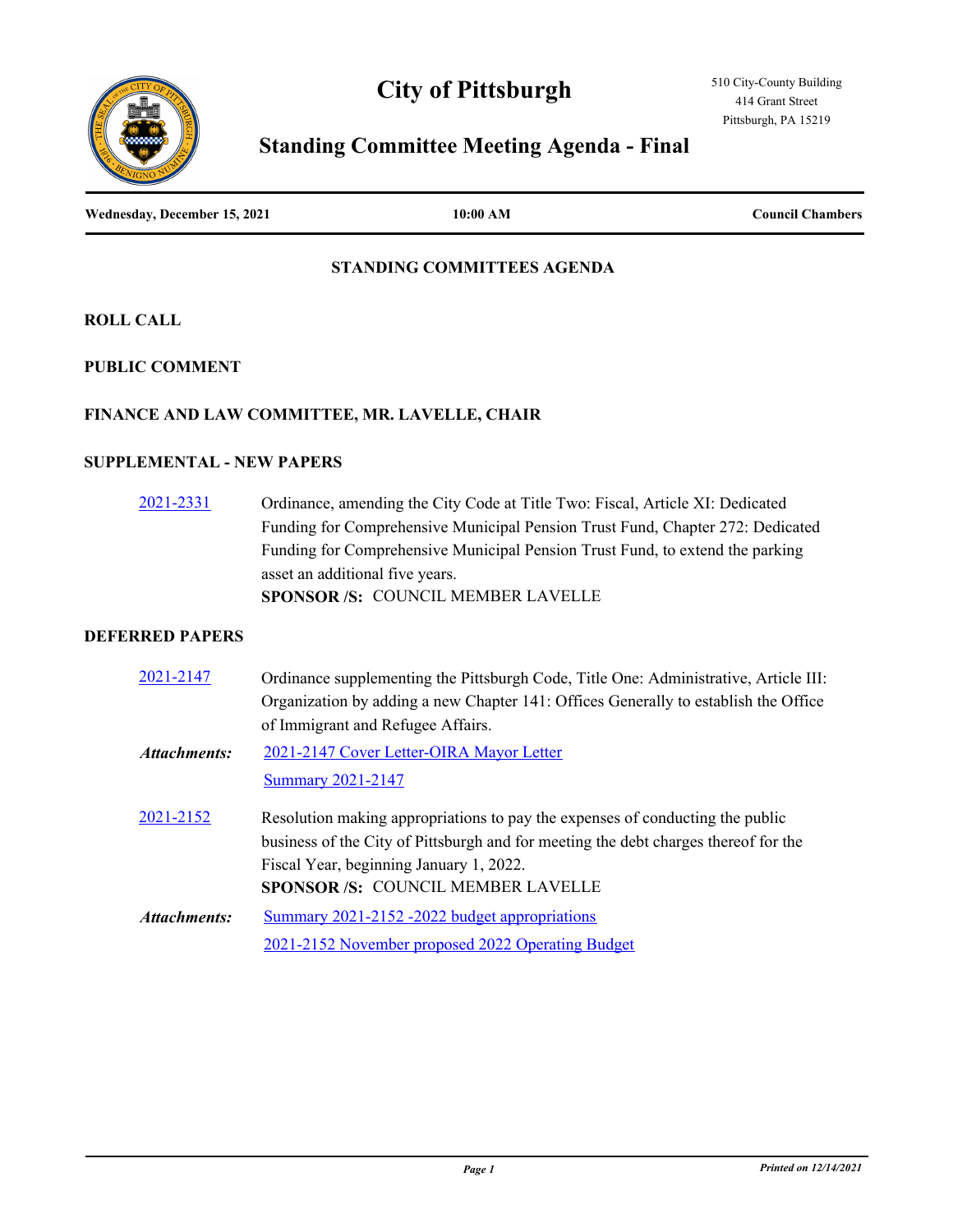| <b>Standing Committee</b> | <b>Standing Committee Meeting</b><br><b>Agenda - Final</b>                                                                                                                                                                                        | December 15, 2021 |
|---------------------------|---------------------------------------------------------------------------------------------------------------------------------------------------------------------------------------------------------------------------------------------------|-------------------|
| 2021-2153                 | Resolution fixing the number of officers and employees of the City of Pittsburgh for<br>the 2022 fiscal year, and the rate of compensation thereof, and setting maximum<br>levels for designated positions.<br>SPONSOR /S: COUNCIL MEMBER LAVELLE |                   |
| <b>Attachments:</b>       | Summary 2021-2153-2022 budget positions<br>2021-2153 November proposed 2022 Operating Budget (1)                                                                                                                                                  |                   |
| 2021-2154                 | Resolution adopting and approving the 2022 Capital Budget and the 2022<br>Community Development Block Grant Program, and the 2022 through 2027 Capital<br><b>Improvement Program</b><br>SPONSOR /S: COUNCIL MEMBER LAVELLE                        |                   |
| <b>Attachments:</b>       | Summary 2021-2154 -2022 budget capital & CDBG                                                                                                                                                                                                     |                   |
|                           | 2021-2154 November proposed 2022 Capital Budget                                                                                                                                                                                                   |                   |
| 2021-2155                 | Resolution authorizing appropriations and salaries of the Stop the Violence Fund for<br>the 2022 Fiscal Year, beginning January 1, 2022.<br>SPONSOR /S: COUNCIL MEMBER LAVELLE                                                                    |                   |
| <b>Attachments:</b>       | Summary 2021-2155 -2022 Stop the Violence TF                                                                                                                                                                                                      |                   |
| 2021-2168                 | Resolution authorizing the fee schedule for 2022 pursuant to Chapter 170 of the City<br>Code.                                                                                                                                                     |                   |
|                           | (Public Hearing scheduled for Dec. 13)                                                                                                                                                                                                            |                   |
| <b>Attachments:</b>       | 2021-2168 - Letter Fee Book 2022<br>2021-2168 -2022 FEE SCHEDULE - CITY PLANNING                                                                                                                                                                  |                   |
|                           | 2021-2168 -2022 FEE SCHEDULE - DOMI                                                                                                                                                                                                               |                   |
|                           | 2021-2168 -2022 FEE SCHEDULE - DPW                                                                                                                                                                                                                |                   |
|                           | 2021-2168 -2022 FEE SCHEDULE - EMS                                                                                                                                                                                                                |                   |
|                           | 2021-2168 -2022 FEE SCHEDULE - FIRE                                                                                                                                                                                                               |                   |
|                           | 2021-2168 -2022 FEE SCHEDULE - OTHER                                                                                                                                                                                                              |                   |
|                           | 2021-2168 -2022 FEE SCHEDULE - PARKS                                                                                                                                                                                                              |                   |
|                           | 2021-2168 2022 FEE SCHEDULE - PLI VERSION 2                                                                                                                                                                                                       |                   |
|                           | 2021-2168 -2022 FEE SCHEDULE - PLI                                                                                                                                                                                                                |                   |
|                           | 2021-2168 -2022 FEE SCHEDULE - POLICE                                                                                                                                                                                                             |                   |
|                           | <b>Summary 2021-2168</b>                                                                                                                                                                                                                          |                   |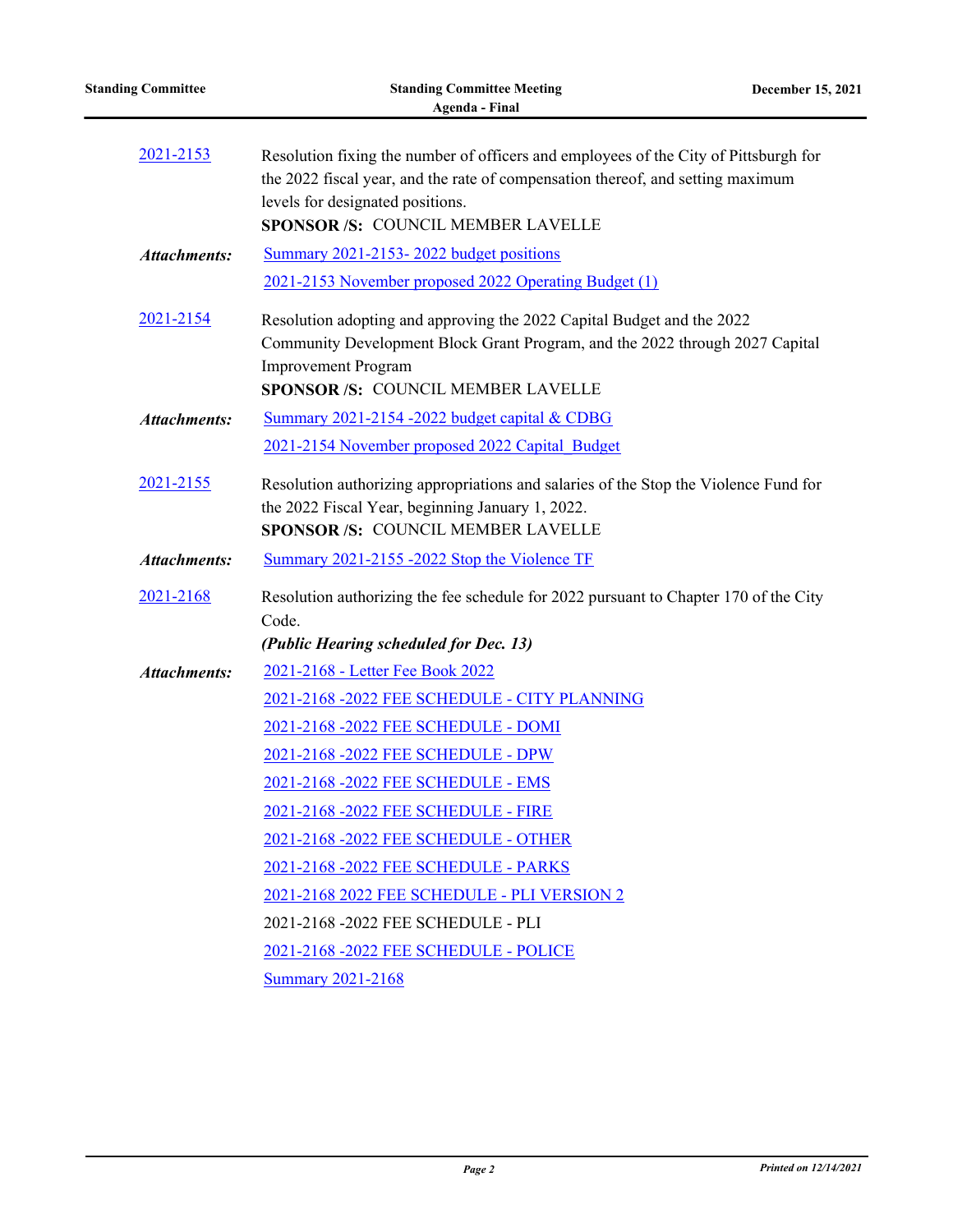| <b>Standing Committee</b> | <b>Standing Committee Meeting</b><br>Agenda - Final                                                                                                                                                                                                                                                                                     | December 15, 2021 |
|---------------------------|-----------------------------------------------------------------------------------------------------------------------------------------------------------------------------------------------------------------------------------------------------------------------------------------------------------------------------------------|-------------------|
| 2021-2169                 | Ordinance amending the Pittsburgh Code at Title Two: Fiscal, Article IX: Property<br>Taxes, Chapter 263: Real Property Tax and Exemption, by fixing the rate of real<br>estate taxation for 2022.<br>(Public Hearing held Dec. 13)                                                                                                      |                   |
| Attachments:              | <b>Summary 2021-2169</b>                                                                                                                                                                                                                                                                                                                |                   |
| 2021-2170                 | Ordinance amending the Pittsburgh Code at Title Two: Fiscal, Article IX: Property<br>Taxes, Chapter 263: Real Property Tax and Exemptions, Section 263.02: Payment<br>Options, Discount and Delinquency Penalty, so as to set the payment, discount, and<br>delinquent dates for the 2022 fiscal year.<br>(Public Hearing held Dec. 13) |                   |
| <b>Attachments:</b>       | 2021-2170 - Letter 263 Real Estate Due Dates 2022                                                                                                                                                                                                                                                                                       |                   |
|                           | 2021-2170 - Letter 263 Real Estate Tax Rate 2022                                                                                                                                                                                                                                                                                        |                   |
|                           | <b>Summary 2021-2170</b>                                                                                                                                                                                                                                                                                                                |                   |
| 2021-2171                 | Ordinance amending the Pittsburgh Code at Title Two: Fiscal, Article VII: Business<br>Related Taxes, Chapter 246: Home Rule Tax, Section 246.03: Declaration and<br>Payment of Tax, at subsection (d) so as to fix the rate of interest on delinquent Home<br>Rule Tax for the year 2022.<br>(Public Hearing held Dec. 13)              |                   |
| <b>Attachments:</b>       | 2021-2171 - Letter 246 Home Rule 2022                                                                                                                                                                                                                                                                                                   |                   |
|                           | <b>Summary 2021-2171</b>                                                                                                                                                                                                                                                                                                                |                   |
| 2021-2172                 | Ordinance amending the Pittsburgh Code at Title Two: Fiscal, Article VII: Business<br>Related Taxes, Chapter 245: Earned Income Tax, Section 245.03: Declaration and<br>Payment of Tax, at subsection (d) so as to fix the rate of interest on delinquent Earned<br>Income Tax for the year 2022.                                       |                   |
|                           | (Public Hearing held Dec. 13)                                                                                                                                                                                                                                                                                                           |                   |
| <b>Attachments:</b>       | 2021-2172 - Letter 245 Earned Income 2022                                                                                                                                                                                                                                                                                               |                   |
|                           | <b>Summary 2021-2172</b>                                                                                                                                                                                                                                                                                                                |                   |
| <b>NEW PAPERS</b>         |                                                                                                                                                                                                                                                                                                                                         |                   |

| 2021-2268    | Ordinance amending City Code Section 177A to include certain definitions as they |  |  |
|--------------|----------------------------------------------------------------------------------|--|--|
|              | pertain to the scope of review of the Equal Opportunity Review Commission        |  |  |
|              | (EORC).                                                                          |  |  |
| Attachments: | 2021-2268 Cover Letter City Code 177A Amendments-converted                       |  |  |
|              | <b>Summary 2021-2268</b>                                                         |  |  |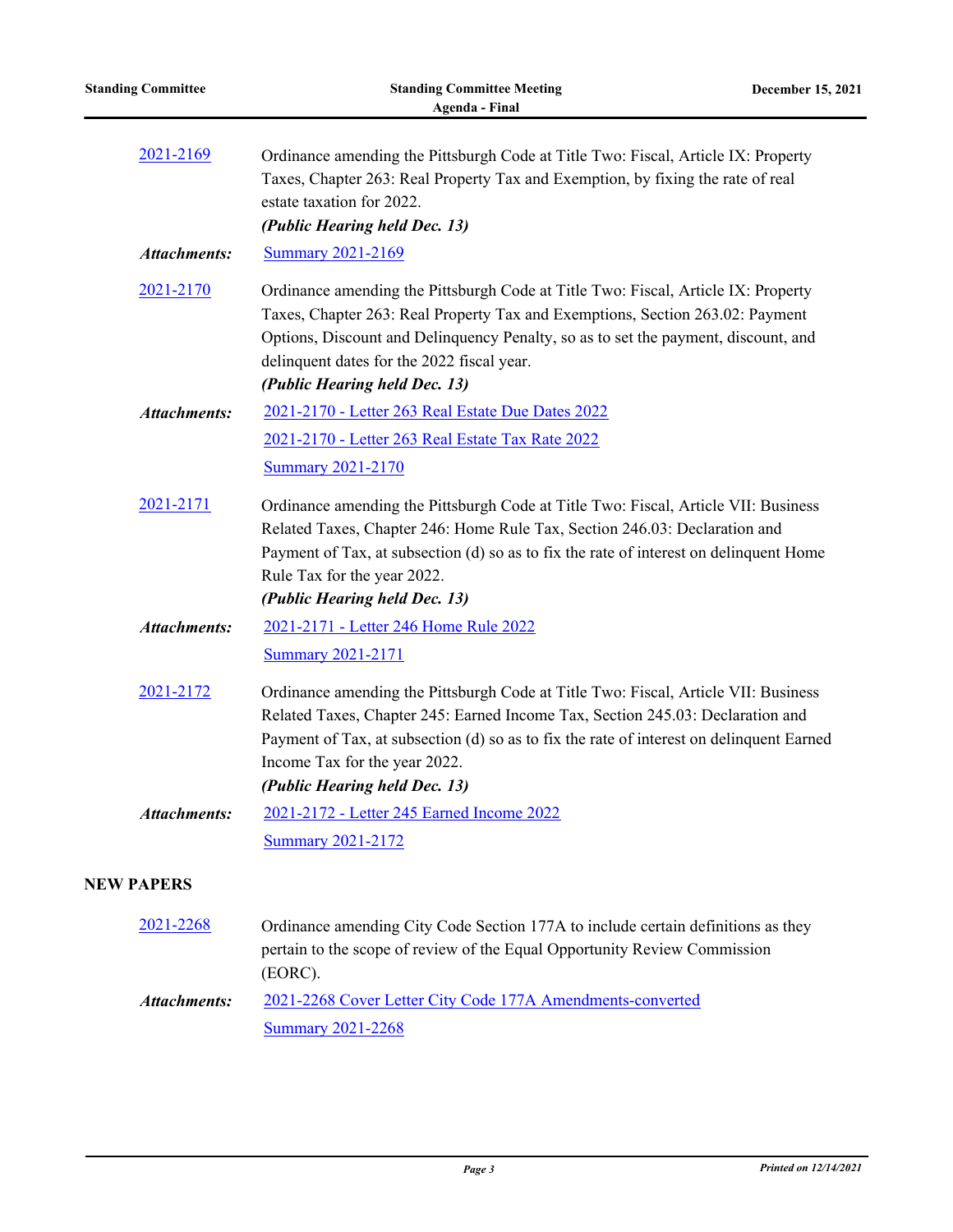| <b>Standing Committee</b> | <b>Standing Committee Meeting</b><br><b>Agenda - Final</b>                                                                                                                                                                                                                                                                                                                                                                                                                                                                                                                                                                                                                     | December 15, 2021 |
|---------------------------|--------------------------------------------------------------------------------------------------------------------------------------------------------------------------------------------------------------------------------------------------------------------------------------------------------------------------------------------------------------------------------------------------------------------------------------------------------------------------------------------------------------------------------------------------------------------------------------------------------------------------------------------------------------------------------|-------------------|
| 2021-2269                 | Resolution amending Resolution No. 601 of 2020, which authorized the Mayor and<br>the Chief Equity Officer to enter into an agreement or agreements with the American<br>Association of University Women (AAUW) in order to conduct a Work Smart<br>training program as part of a pay equity initiative designed to reduce the gender pay<br>gap in Pittsburgh and further providing for the expenditures under the terms of said<br>agreements at a cost not to exceed THIRTY NINE THOUSAND NINE<br>HUNDRED FIFTY NINE DOLLARS (\$39,959)                                                                                                                                     |                   |
| <b>Attachments:</b>       | <b>Summary 2021-2269</b>                                                                                                                                                                                                                                                                                                                                                                                                                                                                                                                                                                                                                                                       |                   |
| 2021-2270                 | Resolution authorizing the issuance of a warrant in favor of Brian Duggan, 741<br>Colonial Avenue, Monaca, PA 15061, in the amount of Three Thousand Three<br>Hundred Forty Five Dollars and Thirty Four Cents (\$3,345.34) in settlement of a<br>claim for damage to a stopped vehicle from a city EMS vehicle on April 24, 2020.                                                                                                                                                                                                                                                                                                                                             |                   |
| <b>Attachments:</b>       | 2021-2270 Cover Letter Brian Duggan (Claim No. 20C-0224) - Council 1<br><b>Summary 2021-2271</b>                                                                                                                                                                                                                                                                                                                                                                                                                                                                                                                                                                               |                   |
| 2021-2271                 | Resolution authorizing the issuance of two (2) warrants in favor of Plavchak<br>Construction Company, Inc. totaling Thirty Thousand Three Hundred Forty-Nine<br>Dollars and Ninety-Eight Cents (\$30,349.98), which shall be allocated as follows:<br>Twenty-Five Thousand Dollars and Zero Cents (\$25,000.00) payable from the<br>Department of Parks and Recreation, and Five Thousand Three Hundred Forty-Nine<br>Dollars and Ninety-Eight Cents (\$5,349.98) payable from the Department of Law; in<br>final settlement related to litigation at GD 17-000871 in the Court of Common Pleas<br>of Allegheny County, Pennsylvania.<br>(Executive Session Requested)         |                   |
| <b>Attachments:</b>       | 2021-2271 Cover Letter Playchak Council letter (Schenley)<br><b>Summary 2021-2271</b>                                                                                                                                                                                                                                                                                                                                                                                                                                                                                                                                                                                          |                   |
| 2021-2272                 | Resolution authorizing the issuance of two (2) warrants in favor of Plavchak<br>Construction Company, Inc. totaling Fifty Six Thousand Three Hundred Ninety One<br>Dollars and 1/100 Cents (\$56,391.01), which shall be allocated as follows: Forty<br>Five Thousand One Hundred Thirteen Dollars and 09/100 Cents (\$45,113.09)<br>payable from the Department of Public Works, and Eleven Thousand Two Hundred<br>Seventy Seven Dollars and 92/100 Cents (\$11,277.92) payable from the Department<br>of Law; in final settlement related to litigation at GD 17-000871 in the Court of<br>Common Pleas of Allegheny County, Pennsylvania.<br>(Executive Session Requested) |                   |
| <b>Attachments:</b>       | 2021-2272 Cover Letter Playchak Council letter (Riverview)                                                                                                                                                                                                                                                                                                                                                                                                                                                                                                                                                                                                                     |                   |
|                           | <b>Summary 2021-2272</b>                                                                                                                                                                                                                                                                                                                                                                                                                                                                                                                                                                                                                                                       |                   |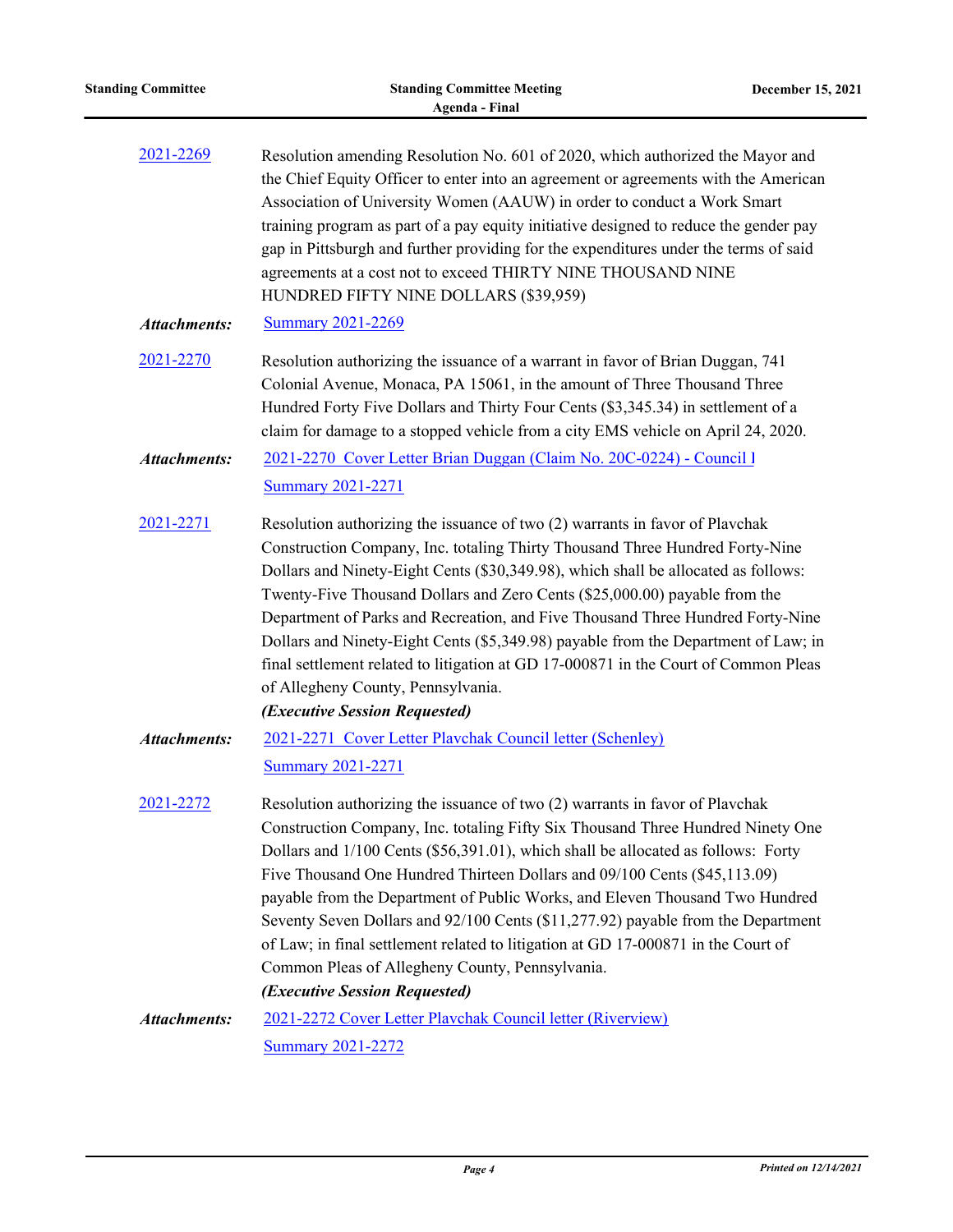| <b>Standing Committee</b> | <b>Standing Committee Meeting</b><br><b>Agenda - Final</b>                                                                                                                                                                                                                                                                                                                                                                                                                                                                                                                                                                                                                | December 15, 2021 |
|---------------------------|---------------------------------------------------------------------------------------------------------------------------------------------------------------------------------------------------------------------------------------------------------------------------------------------------------------------------------------------------------------------------------------------------------------------------------------------------------------------------------------------------------------------------------------------------------------------------------------------------------------------------------------------------------------------------|-------------------|
| 2021-2273                 | Resolution authorizing the issuance of two (2) warrants in favor of Plavchak<br>Construction Company, Inc. totaling Thirty Thousand One Hundred Thirty-six Dollars<br>and 76/100 Cents (\$30,136.76), which shall be allocated as follows: Five Thousand<br>Three Hundred Seventy Dollars and 75/100 Cents (\$5,370.75) payable from the<br>Department of Public Works, and Twenty Four Thousand Seven Hundred Seventy<br>Six Dollars and 01/100 Cents (\$24,766.01) payable from the Department of Law; in<br>final settlement related to litigation at GD 17-000871 in the Court of Common Pleas<br>of Allegheny County, Pennsylvania.<br>(Executive Session Requested) |                   |
| <b>Attachments:</b>       | 2021-2273 Cover Letter Plavchak Council letter (Magee)<br><b>Summary 2021-2273</b>                                                                                                                                                                                                                                                                                                                                                                                                                                                                                                                                                                                        |                   |
| 2021-2274                 | Resolution to authorize and direct the incurring of Non-Electoral Debt through the<br>issuance of a series of General Obligation Bonds of the City of Pittsburgh, in the<br>maximum aggregate principal amount of Sixty-Four Million Six Hundred Fifty-Five<br>Thousand and 00/100 Dollars (\$64,655,000.00).                                                                                                                                                                                                                                                                                                                                                             |                   |
| <b>Attachments:</b>       | 2021-2274 Cover Letter 2022 Debt Issuance<br><b>Summary 2021-2274</b>                                                                                                                                                                                                                                                                                                                                                                                                                                                                                                                                                                                                     |                   |
| 2021-2275                 | Resolution authorizing the Director of the Department of Finance to enter into a<br>License Agreement with Oak Moss Consulting, LLC, to allow the performance of<br>due diligence investigations and pre-development planning on designated City<br>property in order to facilitate the construction of a mixed-use commercial and<br>residential development in the Hazelwood community.                                                                                                                                                                                                                                                                                 |                   |
| <b>Attachments:</b>       | 2021-2275 Cover Letter Woods Village License Council Letter<br><b>Summary 2021-2275</b>                                                                                                                                                                                                                                                                                                                                                                                                                                                                                                                                                                                   |                   |
| 2021-2276                 | Resolution authorizing the Mayor and the Director of the Office of Management and<br>Budget, on behalf of the City of Pittsburgh, to enter into a Grant Agreement with<br>Allegheny County for the receipt of Coronavirus Relief funds in the amount of FIFTY<br>THOUSAND (\$50,000.00) dollars.                                                                                                                                                                                                                                                                                                                                                                          |                   |
| <b>Attachments:</b>       | 2021-2276 Cover Letter County CARES - Letter<br><b>Summary 2021-2276</b>                                                                                                                                                                                                                                                                                                                                                                                                                                                                                                                                                                                                  |                   |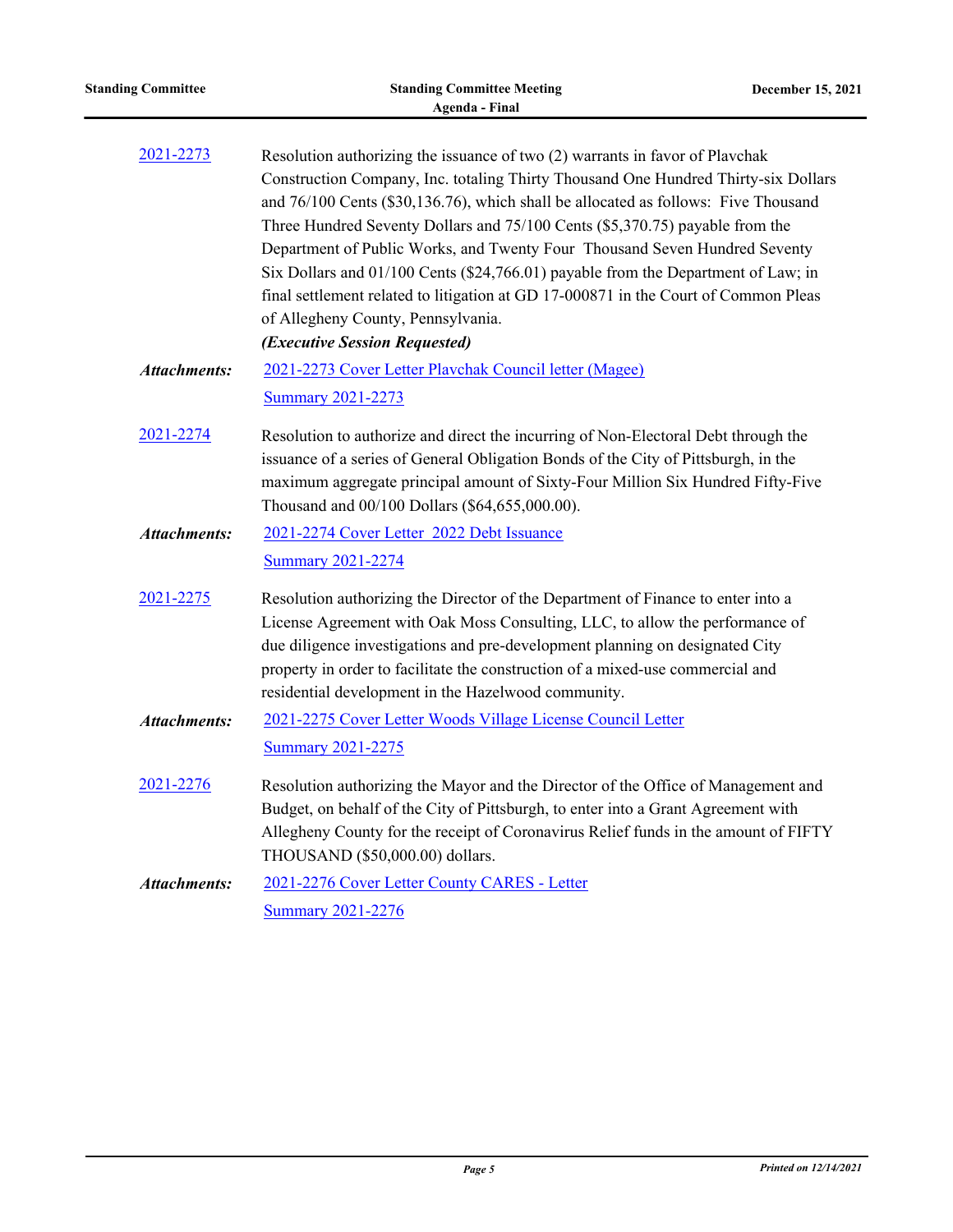| <b>Standing Committee</b> | <b>Standing Committee Meeting</b><br><b>Agenda - Final</b>                                                                                                                                                                                                                                                                                                                                                                                                                                                                                                                                                                | December 15, 2021 |
|---------------------------|---------------------------------------------------------------------------------------------------------------------------------------------------------------------------------------------------------------------------------------------------------------------------------------------------------------------------------------------------------------------------------------------------------------------------------------------------------------------------------------------------------------------------------------------------------------------------------------------------------------------------|-------------------|
| 2021-2277                 | Resolution amending Resolution No. 714 of 2021, effective October 25, 2021,<br>entitled "Resolution authorizing the Mayor and the Director of the Office of<br>Management and Budget to enter into an Agreement or Agreement(s) with agencies<br>to provide emergency shelter services, street outreach services, rental assistance and<br>housing relocation and stabilization services, and/or data collection activities, as<br>associated with 2021 Emergency Solutions Grant (ESG) funds at a cost not to<br>exceed \$1,214,418.00" to include the Allegheny County Housing Authority as an<br>additional signatory. |                   |
| <b>Attachments:</b>       | 2021-2277 Cover Letter OMB Letter<br><b>Summary 2021-2277</b>                                                                                                                                                                                                                                                                                                                                                                                                                                                                                                                                                             |                   |
| 2021-2278                 | Resolution authorizing appropriations, salaries, and capital expenditures of the Parks<br>Tax Trust Fund for the 2022 Fiscal Year, beginning January 1, 2022.<br><b>SPONSOR/S: COUNCIL MEMBER LAVELLE</b>                                                                                                                                                                                                                                                                                                                                                                                                                 |                   |
| <b>Attachments:</b>       | 2021-2278 Parks Tax trust fund<br>2021-2278 Summary                                                                                                                                                                                                                                                                                                                                                                                                                                                                                                                                                                       |                   |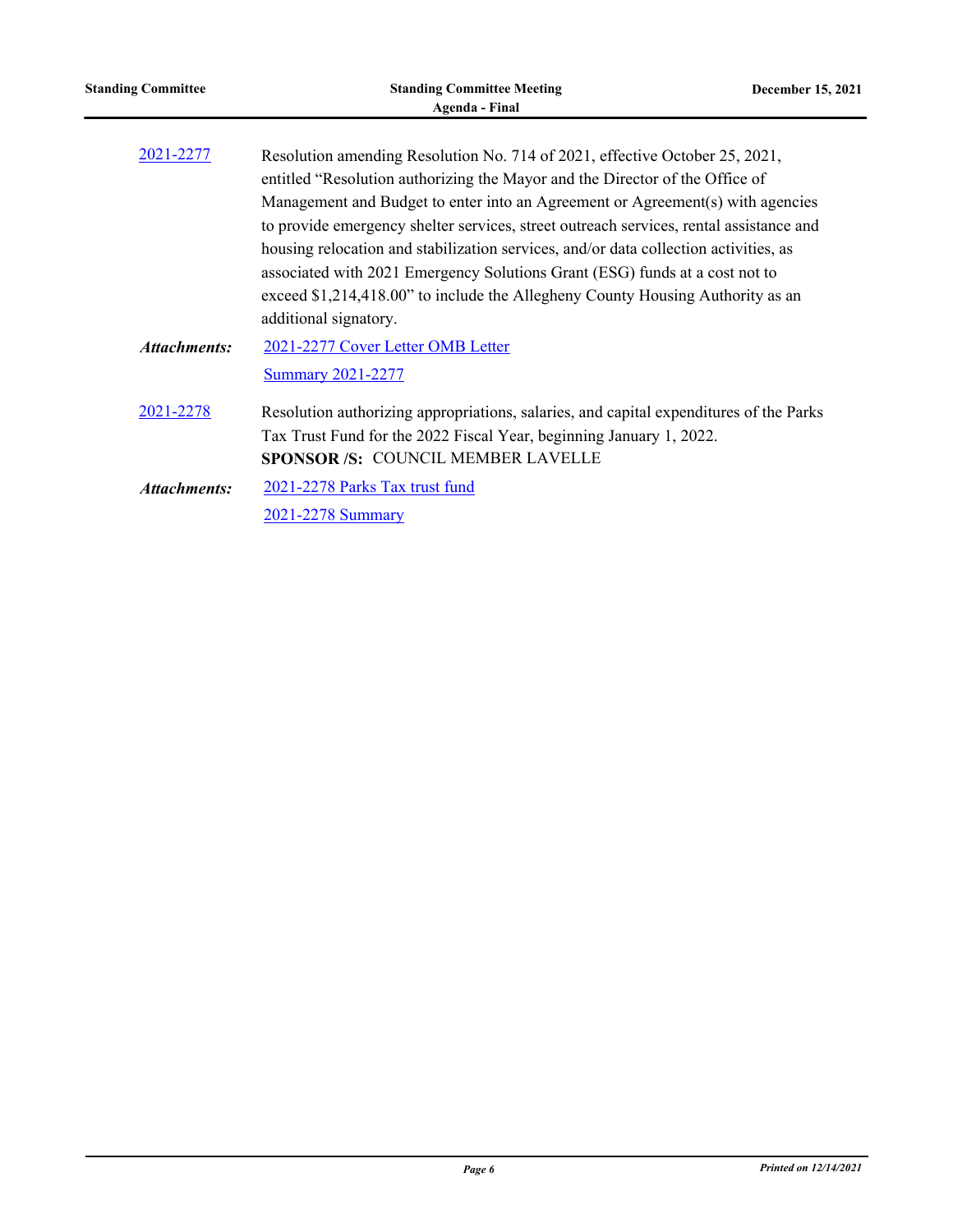#### **INVOICES**

### **INVOICES FOR COUNCIL APPROVAL**

**The following departmental invoices not covered under a contract with the City shall be paid by the City Controller after the invoices have been approved by City Council at the December 15th Standing Committees meeting. A completed standard form detailing the expenditures is attached to all of the below listed invoices. No payments will be made to any of the below listed vendors prior the approval of City Council.**

### **CITY COUNCIL**

**Burny, Mohammed – reimb/NY Times subscription (Dist. 1) 150.00**

**Hollinger Metal Edge Inc. – archival supplies 1,182.92**

**Murray, James – reimb/10 months of Zoom (Dist. 7) 128.30**

**North Eastern Uniforms – staff shirts, etc. (Dist. 4) 942.00**

**Sheridan, Kelsey – reimb/supplies for tree planting (Dist. 7) 42.18**

**Spectra Associates – custom minute books 782.50**

**Standing Firm – renew membership for City Council 800.00**

**Tiny Seed Farm LLC – seedlings for CityFarms Project (Dist. 7) 270.00**

**Trott, Ethan – reimb/hot cocoa for tree planting (Dist. 7) 18.18**

**Wilson, Denise – reimb/supplies 363.32**

#### **HUMAN RELATIONS**

**Rohe-Cooke Jessica – reimbursement for presentation enhancement software 228.00**

**Global Wordsmiths – translation and interpretation services 53.60**

#### **CONTROLLER**

**Ryan Herbinko – reimbursement for continuing legal education 349.00**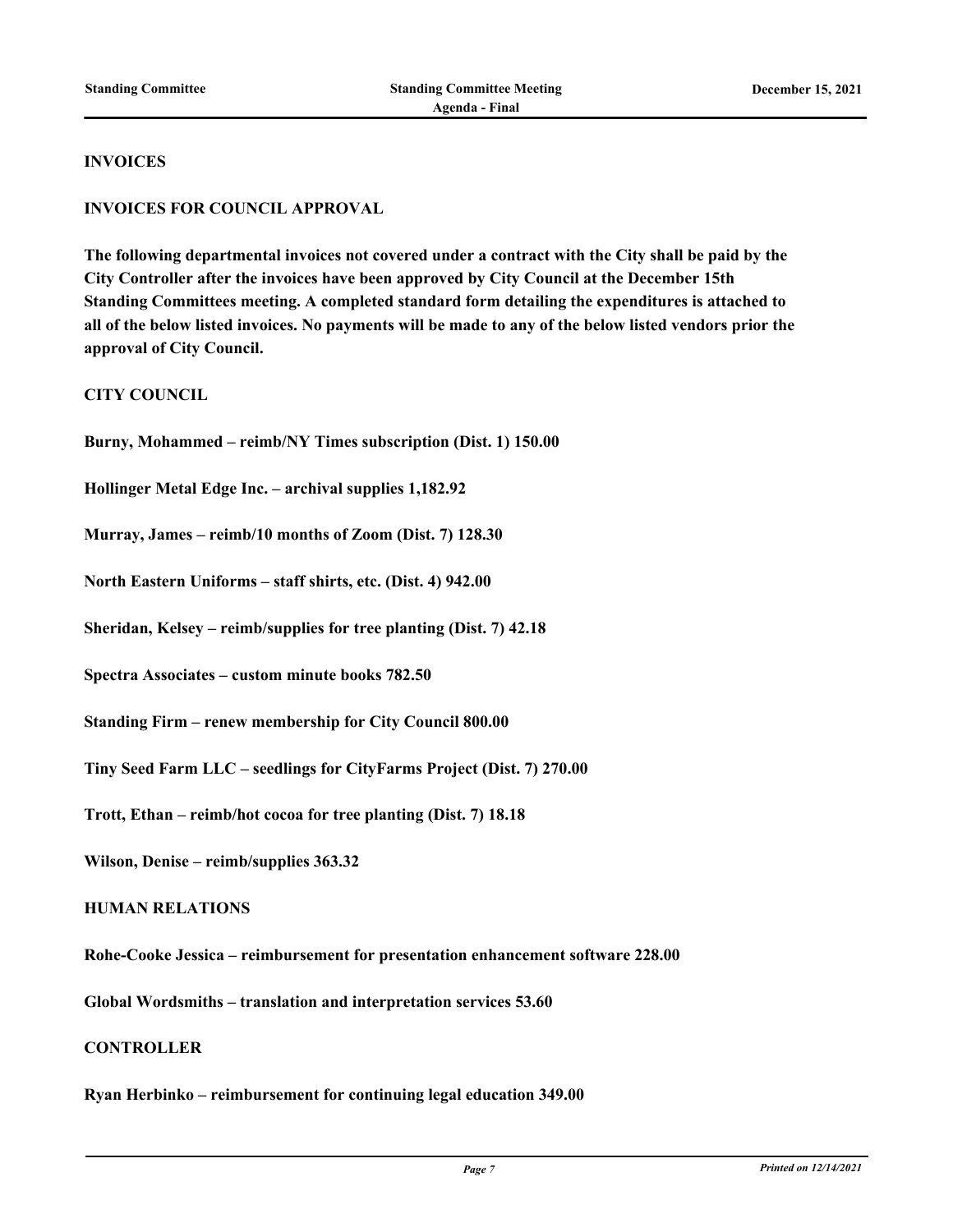## **LAW**

| Celia B Liss - reimbursement for continuing legal education 350.00                     |
|----------------------------------------------------------------------------------------|
| Strassburger McKenna Gutnick & Gefsky - mediation fee for litigation case 2,000.00     |
| Department of Court Records - filings, copying at Prothonotary office 140.00           |
| Denton Cohen & Grigsby - legal fees for immigration matters 39.00                      |
| <b>HUMAN RESOURCES</b>                                                                 |
| Diversity & Leadership Inc - diversity & leadership conference 3,500.00                |
| <b>PLANNING</b>                                                                        |
| Quinn, Sarah - membership, National Association of Preservation Commissions 150.00     |
| Kossis, Andrea Lavin – reimbursement for courses for professional certification 299.00 |
| Hill District Consensus Group - canvassing for Hill District Master Plan 2,500.00      |
| Wallen, Linda - repair of mosaic on Vista Street steps 2,000.00                        |
| Goody, Clancy & Associates Inc – professional services for Oakland Studies 20.00       |
| PLI                                                                                    |
| Wertz, Brian - reimbursement for state certification 109.70                            |
| Freyermuth, Ronald E - reimbursement for state certification 104.87                    |
| Perry, Gina - reimbursement for state certification 104.87                             |
| Kelley, William - reimbursement for state certification 104.87                         |
| Weisensee, Charles - reimbursement for state certification 104.87                      |
| <b>EMS</b>                                                                             |
| Mutual Aid Ambulance Service Inc - EMS coverage at Steelers game 2,675.06              |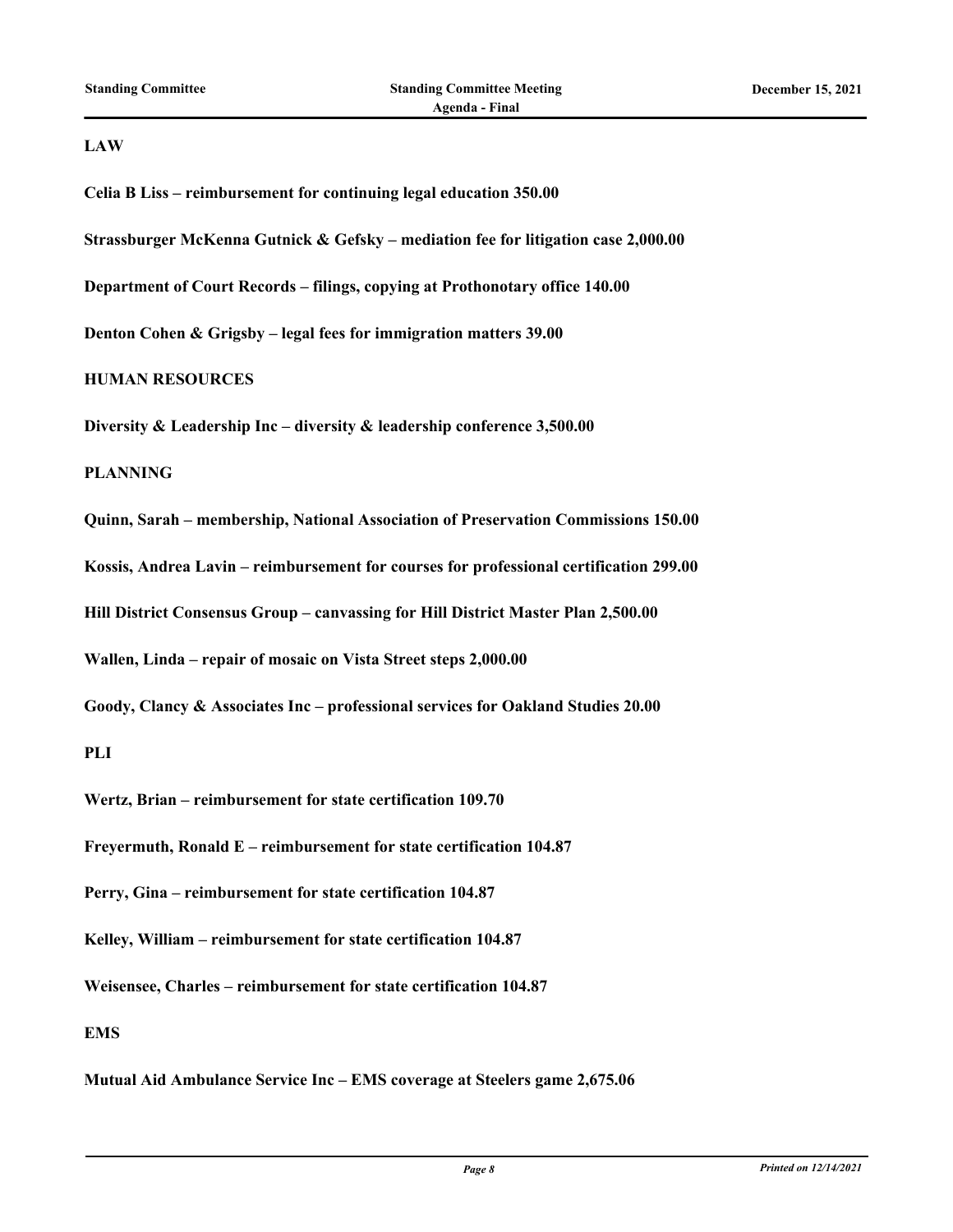## **FIRE**

**The Advanced Leadership Institute – executive leadership program for Fire Chief 6,000.00**

**PUBLIC WORKS**

**Russell, Michael – reimbursement for CDL 143.25**

**Zoresco Equipment Co – long term rental of storage trailers 240.00**

**PARKS & RECREATION**

**Faust Diane – tennis court fee refund 624.00**

**DOMI**

**Setzler, Eric J – reimbursement for food 48.25**

**Zachary A Workman – reimbursement for mileage 34.72**

**Loy, Paul – reimbursement for mileage 48.16**

**Brodskiy, Sergey – reimbursement for mileage 19.60**

**Jackson Harriet – reimbursement for Safe Routes to School supplies 45.42**

**McElhaney Delmas – reimbursement for mailing 62.50**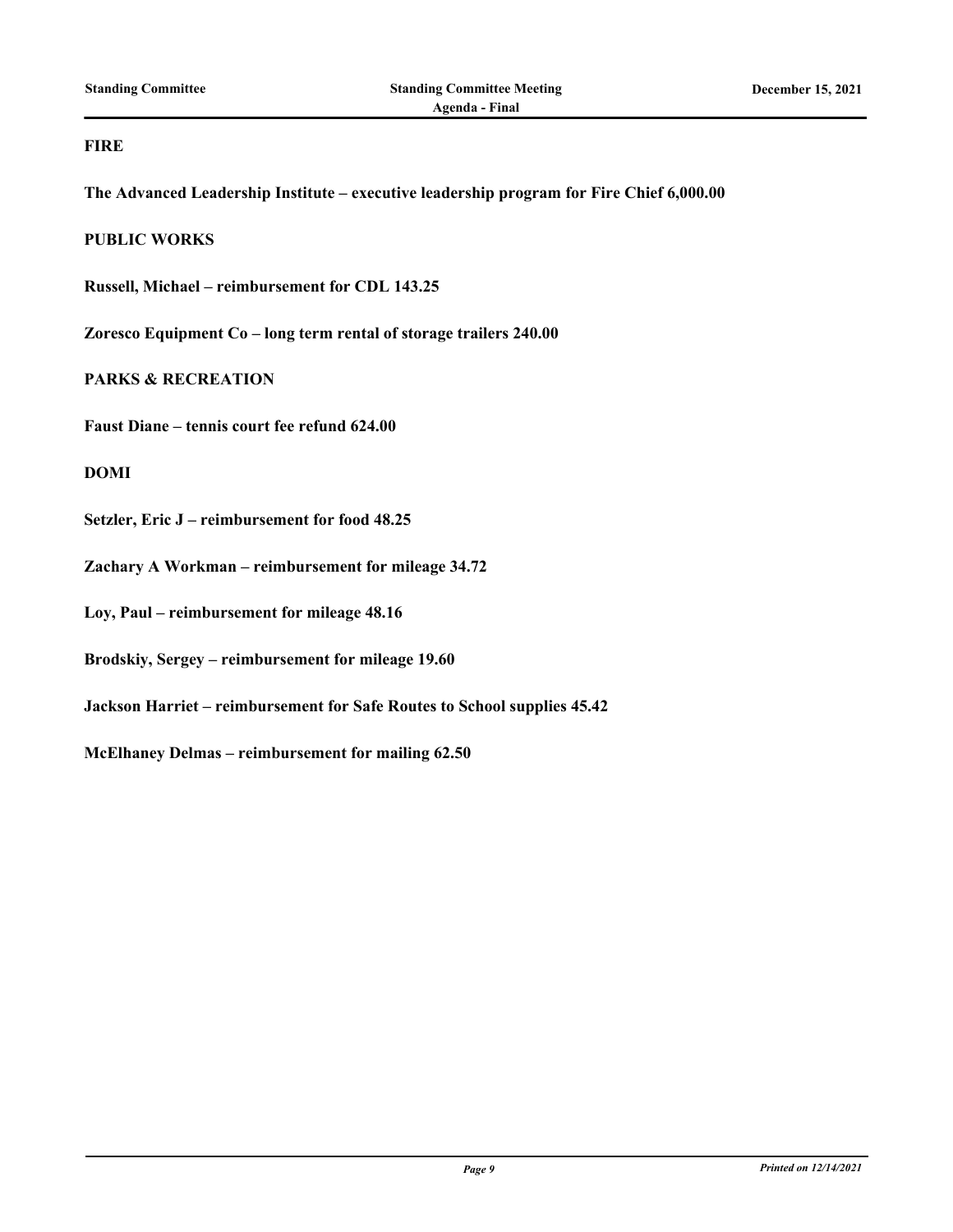### **INTRA DEPARTMENTAL TRANSFERS**

**To: The Honorable President and Members of Council**

**From: Office of Management and Budget**

**Date: 12/10/2021**

**Re: Intradepartmental transfer**

**Dear President and Members of Council:**

**Per Resolution 650 of 2020, which authorizes City Council to approve intradepartmental transfers throughout the 2021 Fiscal Year, the Office of Management and Budget would like to make the following transfer(s):**

**Department of Public Safety – Bureau of Emergency Medical Services**

**Amount from:**

**\$75,000.00 to 220000.56151 Operational Supplies**

**Amount to:**

**\$75,000.00 to 220000.57531 Vehicles**

**The transfer is to cover the cost of a necessary vehicle for the ARPA-funded Patient Cares Coordinator position.**

**Department of Public Safety – Bureau of Police**

**Amount from:**

**\$30,000.00 from 230000.56151 Operational Supplies**

**Amount to:**

**\$15,000.00 to 230000.53509 Computer Maintenance**

**\$15,000.00 to 230000.57571 Furniture & Fixtures**

**The transfer is to ensure that there are sufficient funds to cover end of year purchases.**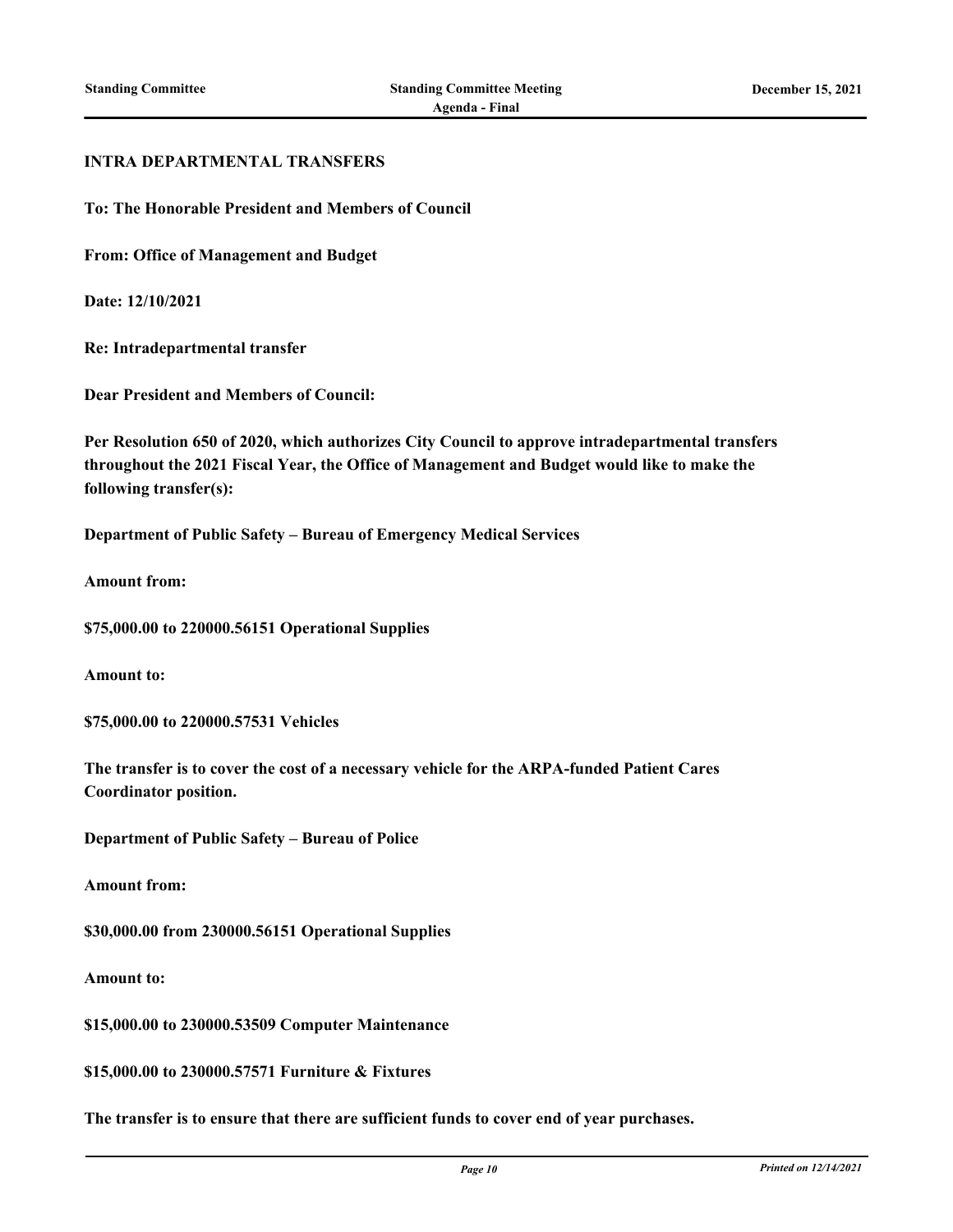### **P-CARD APPROVALS**

| Item 81      | P-Cards                                           |
|--------------|---------------------------------------------------|
| Attachments: | <u> Weekly Council Report 12-01-21 - 12-07-21</u> |

# **PUBLIC SAFETY SERVICES COMMITTEE, MR. O'CONNOR, CHAIR**

## **SUPPLEMENTAL - NEW PAPERS**

| 2021-2333           | Resolution authorizing the Department of Public Safety to enter into a License           |
|---------------------|------------------------------------------------------------------------------------------|
|                     | Agreement or Agreement(s) with the City of Greensburg, on behalf of its Greensburg       |
|                     | Volunteer Fire Department, at no cost for temporary use of a City of Pittsburgh fire     |
|                     | truck due to a recent accident that has left Greensburg Volunteer Fire Department        |
|                     | without an operational fire truck for an indefinite amount of time.                      |
| <b>Attachments:</b> | 2021-2333 Cover Letter-Greensburg Volunteer Fire Department agreemer                     |
|                     | <b>Summary 2021-2333</b>                                                                 |
| 2021-2334           | Resolution authorizing the Council of the City of Pittsburgh to promulgate guidelines to |
|                     | be followed by City police officers when making a warrantless arrest pursuant to 42      |
|                     | Pa. C.S. §8902 ("Arrest without warrant"), as required by thereunder and as              |
|                     |                                                                                          |
|                     | required by the Pennsylvania Chiefs of Police Association, Pennsylvania Law              |
|                     | Enforcement Accreditation Program.                                                       |
| <b>Attachments:</b> | 2021-2334 Cover Letter-Warrantless Arrest Guildlines letter                              |
|                     | <b>Summary 2021-2334</b>                                                                 |

# **DEFERRED PAPERS**

| 2021-2174 | Ordinance amending and supplementing the Pittsburgh Code of Ordinances, Title        |
|-----------|--------------------------------------------------------------------------------------|
|           | Five: Traffic, Article One: Administration, Chapter 503: Enforcement and Control, by |
|           | adding a new section, Section 503.17: "Equitable and Fair Enforcement of Motor       |
|           | Vehicle Laws."                                                                       |
|           | SPONSOR /S: COUNCIL MEMBER BURGESS, COUNCIL MEMBER                                   |
|           | KRAUS, COUNCIL MEMBER WILSON, COUNCIL MEMBER                                         |
|           | LAVELLE, COUNCIL MEMBER STRASSBURGER AND                                             |
|           | COUNCIL MEMBER COGHILL                                                               |
|           |                                                                                      |

## **NEW PAPERS**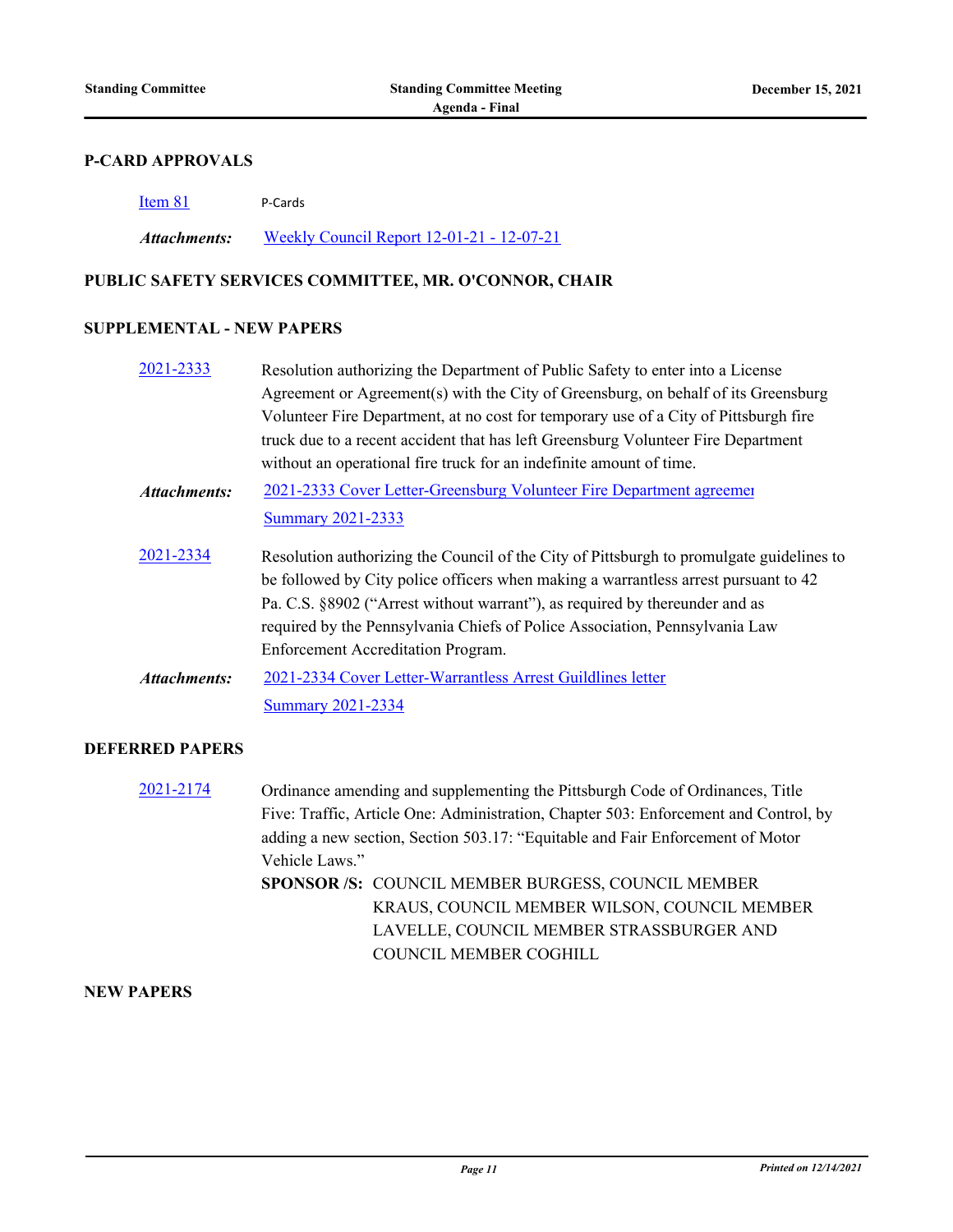| <b>Standing Committee</b> | <b>Standing Committee Meeting</b><br><b>Agenda - Final</b>                                                                                                                                                                                                                                                                                                                                                                          | December 15, 2021 |
|---------------------------|-------------------------------------------------------------------------------------------------------------------------------------------------------------------------------------------------------------------------------------------------------------------------------------------------------------------------------------------------------------------------------------------------------------------------------------|-------------------|
| 2021-2279                 | Resolution authorizing the City of Pittsburgh to enter into a Professional Services<br>Agreement or Agreements with Humane Animal Rescue of Pittsburgh for services in<br>connection with the humane detention, care and/or euthanasia of domesticated<br>animals at a cost not to exceed One Million One Hundred Twenty-Five Thousand<br>Dollars (\$1,125,000).                                                                    |                   |
| <b>Attachments:</b>       | 2021-2279 Cover Letter Animal Detention letter                                                                                                                                                                                                                                                                                                                                                                                      |                   |
|                           | 2021-2279 Waiver letter- Humane Animal Rescue - Detention                                                                                                                                                                                                                                                                                                                                                                           |                   |
|                           | <b>Summary 2021-2279</b>                                                                                                                                                                                                                                                                                                                                                                                                            |                   |
| 2021-2280                 | Resolution authorizing the Mayor and Director of the Department of Public Safety to<br>enter on behalf of the City of Pittsburgh into a Professional Service Agreement or<br>Agreements with Lexipol LLC for software subscription-based policy management<br>and training services at an overall cost to the City not to exceed FOUR HUNDRED<br>THIRTY-SIX THOUSAND FORTY-NINE DOLLARS and SIXTY-SEVEN<br>CENTS (\$436,049.67).    |                   |
| <b>Attachments:</b>       | 2021-2280 Cover Letter Lexipol letter                                                                                                                                                                                                                                                                                                                                                                                               |                   |
|                           | 2021-2280 Lexipol Sole Source Letter Pittsburgh PD                                                                                                                                                                                                                                                                                                                                                                                  |                   |
|                           | 2021-2280 Waiver letter- LEXIPOL                                                                                                                                                                                                                                                                                                                                                                                                    |                   |
|                           | 2021-2280 WCP21-064 Lexipol                                                                                                                                                                                                                                                                                                                                                                                                         |                   |
|                           | <b>Summary 2021-2280</b>                                                                                                                                                                                                                                                                                                                                                                                                            |                   |
| 2021-2281                 | Resolution authorizing the Mayor and the Director of the Department of Public Safety<br>to enter into a Data Use Agreement with the Center for Police Research and Policy<br>housed within the University of Cincinnati to engage in a process and outcome<br>evaluation of training and technical assistance as part of the Academic Training to<br>Inform Police Responses initiative. Agreement shall be at no cost to the City. |                   |
| <b>Attachments:</b>       | 2021-2281 Cover Letter University of Cincinnati Data Use Agreement let                                                                                                                                                                                                                                                                                                                                                              |                   |
|                           | <b>Summary 2021-2281</b>                                                                                                                                                                                                                                                                                                                                                                                                            |                   |
| 2021-2282                 | Resolution authorizing the Mayor and the Director of Public Safety to enter into a<br>Cooperation Agreement with the Center for Emergency Medicine of Western<br>Pennsylvania for a Televisit Pilot Program.                                                                                                                                                                                                                        |                   |
| <b>Attachments:</b>       | 2021-2282 Cover Letter Televisit letter                                                                                                                                                                                                                                                                                                                                                                                             |                   |
|                           | <b>Summary 2021-2282</b>                                                                                                                                                                                                                                                                                                                                                                                                            |                   |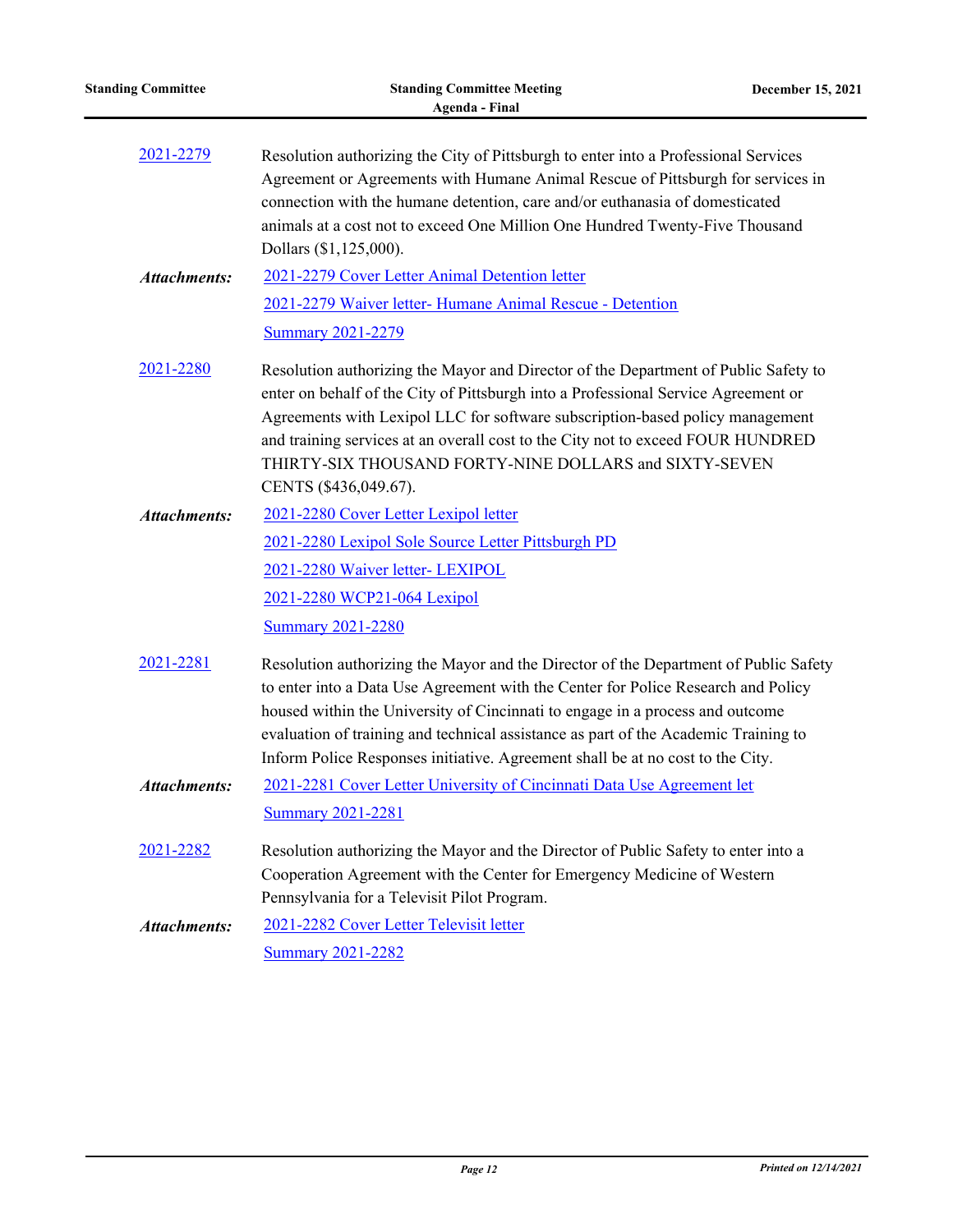## **PUBLIC WORKS COMMITTEE, MR. COGHILL, CHAIR**

### **DEFERRED PAPERS**

| 2021-1744           | Resolution authorizing the Mayor and the Director of the Department of Public<br>Works to enter into a Lease Agreement with the Phipps Conservatory and Botanical<br>Garden for the City facility known the Garden Center for a period of ten (10) years<br>an annual rental fee of One Dollar (\$1.00) per year, with the possibility of renewal.                                |
|---------------------|-----------------------------------------------------------------------------------------------------------------------------------------------------------------------------------------------------------------------------------------------------------------------------------------------------------------------------------------------------------------------------------|
| <b>Attachments:</b> | 2021-1744 Cover Letter-Letter-Phipps Garden Center - signed<br><b>Summary 2021-1744</b>                                                                                                                                                                                                                                                                                           |
| <b>NEW PAPERS</b>   |                                                                                                                                                                                                                                                                                                                                                                                   |
| 2021-2266           | Ordinance amending the Pittsburgh Code, Title Five: Traffic, Article VII: Parking,<br>Chapter 541 General Parking Regulations by revising the title of Section 541.04<br>Passenger and Loading Zones to Section 541.04A, by adding a new Section<br>541.04B entitled Smart Loading Zones and by adding a new Section 541.04C<br>entitled Smart Loading Zones Rates and Penalties. |
| <b>Attachments:</b> | 2021-2266 Cover Letter Smart Loading Zones Ordinance, Letterhead 12-1                                                                                                                                                                                                                                                                                                             |
|                     | <b>Summary 2021-2266</b>                                                                                                                                                                                                                                                                                                                                                          |
| 2021-2283           | Resolution further amending and supplementing Resolution number 863 of 2018,<br>entitled "Resolution adopting and approving the 2019 Capital Budget" by transferring<br>a total of \$575,000 from the Four Mile Run project to Street Resurfacing.<br>SPONSOR /S: COUNCIL MEMBER O'CONNOR                                                                                         |
| <b>Attachments:</b> | 2021-2283 Summary                                                                                                                                                                                                                                                                                                                                                                 |
| 2021-2284           | Resolution further amending and supplementing Resolution number 647 of 2020,<br>entitled "Resolution adopting and approving the 2021 Capital Budget" by transferring<br>a total of \$250,000 from Sylvan Avenue Bike/Ped Connection and Hazelwood<br>Complete Street Improvement to Street Resurfacing<br>SPONSOR /S: COUNCIL MEMBER O'CONNOR                                     |
| <b>Attachments:</b> | 2021-2284 Summary                                                                                                                                                                                                                                                                                                                                                                 |

## **LAND USE AND ECONOMIC DEVELOPMENT COMMITTEE, MR. WILSON, CHAIR**

## **DEFERRED PAPERS**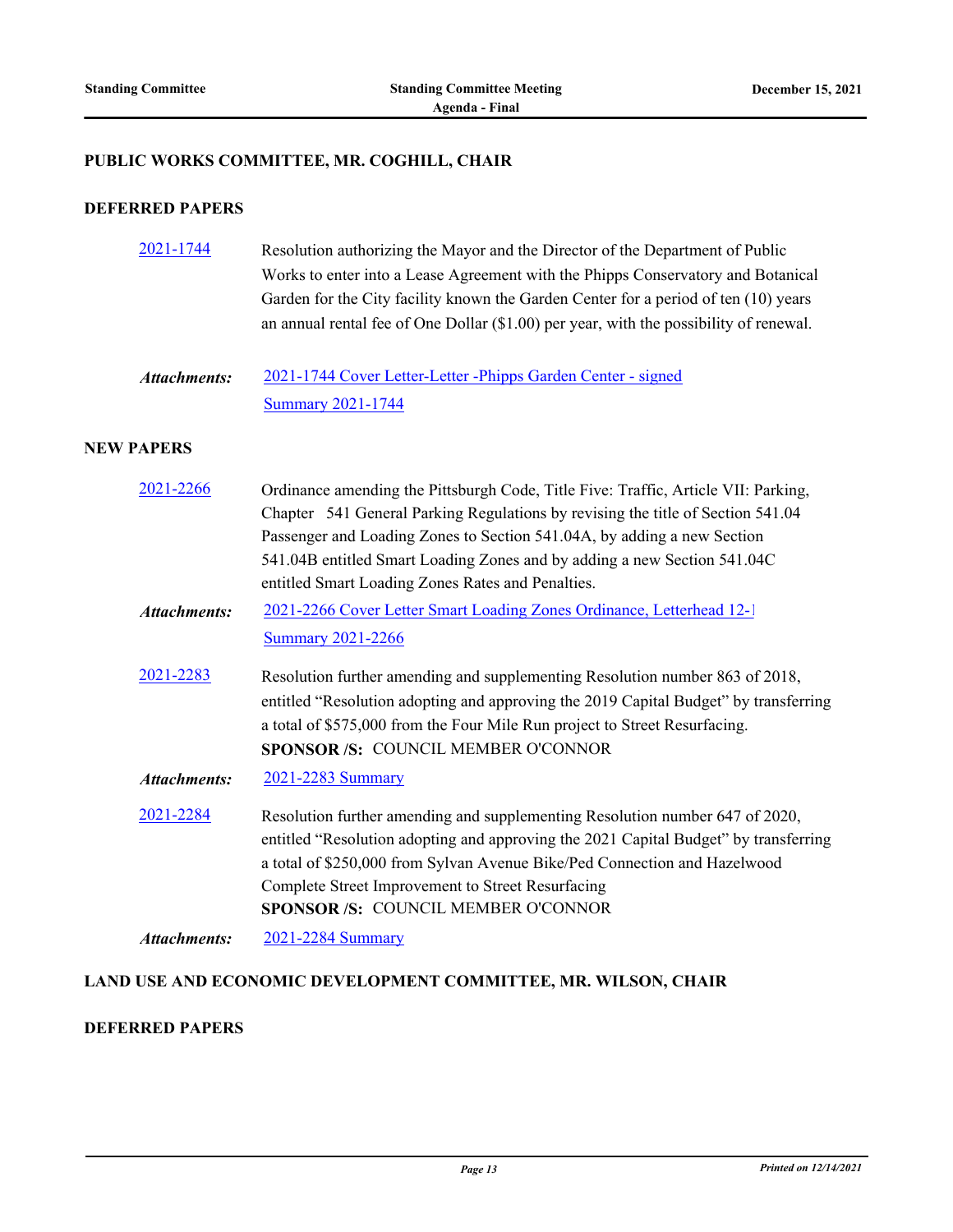| <b>Standing Committee</b> | <b>Standing Committee Meeting</b><br>Agenda - Final                                                                                                                                                                                                                                                                                                                                                                                                                                                                                                                                                                                                                                                                                                                                                  | December 15, 2021 |
|---------------------------|------------------------------------------------------------------------------------------------------------------------------------------------------------------------------------------------------------------------------------------------------------------------------------------------------------------------------------------------------------------------------------------------------------------------------------------------------------------------------------------------------------------------------------------------------------------------------------------------------------------------------------------------------------------------------------------------------------------------------------------------------------------------------------------------------|-------------------|
| 2021-2094                 | Ordinance amending the Pittsburgh Code, Title Nine, Zoning Code, Article V,<br>Chapter 912, Accessory Uses and Structures, Section 912.04, Accessory Use and<br>Structure Development and Operational Standards; Chapter 914 Parking Loading<br>and Access, Section 914.07, Alternative Access Plans, Chapter 925, Measurements,<br>Section 925.06, Setbacks, to update the standards for fences and walls, parking pads<br>and garages for residential uses with fewer than five spaces, and other accessory uses<br>and structures.<br>(Public Hearing held 12/14/21)                                                                                                                                                                                                                              |                   |
| <b>Attachments:</b>       | 2021-2094 Cover Letter-City Council Cover Letter Accessory Amendmer<br><b>Summary 2021-2094</b>                                                                                                                                                                                                                                                                                                                                                                                                                                                                                                                                                                                                                                                                                                      |                   |
| 2021-2095                 | Ordinance amending the Pittsburgh Code, Title Nine, Zoning Code, Article V, Use<br>Regulations, Chapter 911, Primary Uses, Section 911.02, Use Table, and Section<br>911.04, Use Standards; Chapter 912, Accessory Uses and Structures, Section<br>912.04, Accessory Use and Structure Development and Operational Standards;<br>Chapter 913, Use Exceptions and Conditions Not Listed in the Use Table, Section<br>913.04, Special Exceptions; and Article VI, Development Standards, Chapter 914<br>Parking Loading and Access, Section 914.02, Off-Street Parking Schedules to<br>update the standards and definitions for Restaurant and Restaurant Fast-Food uses,<br>and to update the standards for other drive-through uses within the City of Pittsburgh.<br>(Public Hearing held 12/14/21) |                   |
| <b>Attachments:</b>       | 2021-2095 Cover Letter-City Council Cover Letter Restaurant and Drive'<br><b>Summary 2021-2095</b>                                                                                                                                                                                                                                                                                                                                                                                                                                                                                                                                                                                                                                                                                                   |                   |
| 2021-2096                 | Ordinance amending the Pittsburgh Code, Title Nine - Zoning, Article IX -<br>Development Review Procedures, Chapter 922 - Measurements by amending<br>language in Section 922.02.<br>(Public Hearing held 12/14/21)                                                                                                                                                                                                                                                                                                                                                                                                                                                                                                                                                                                  |                   |
| <b>Attachments:</b>       | 2021-2096 Cover Letter-City Council Cover Letter ROZA<br><b>Summary 2021-2096</b>                                                                                                                                                                                                                                                                                                                                                                                                                                                                                                                                                                                                                                                                                                                    |                   |

# **INNOVATION, PERFORMANCE AND ASSET MANAGEMENT COMMITTEE, MRS. STRASSBURGER, CHAIR**

**NEW PAPERS**